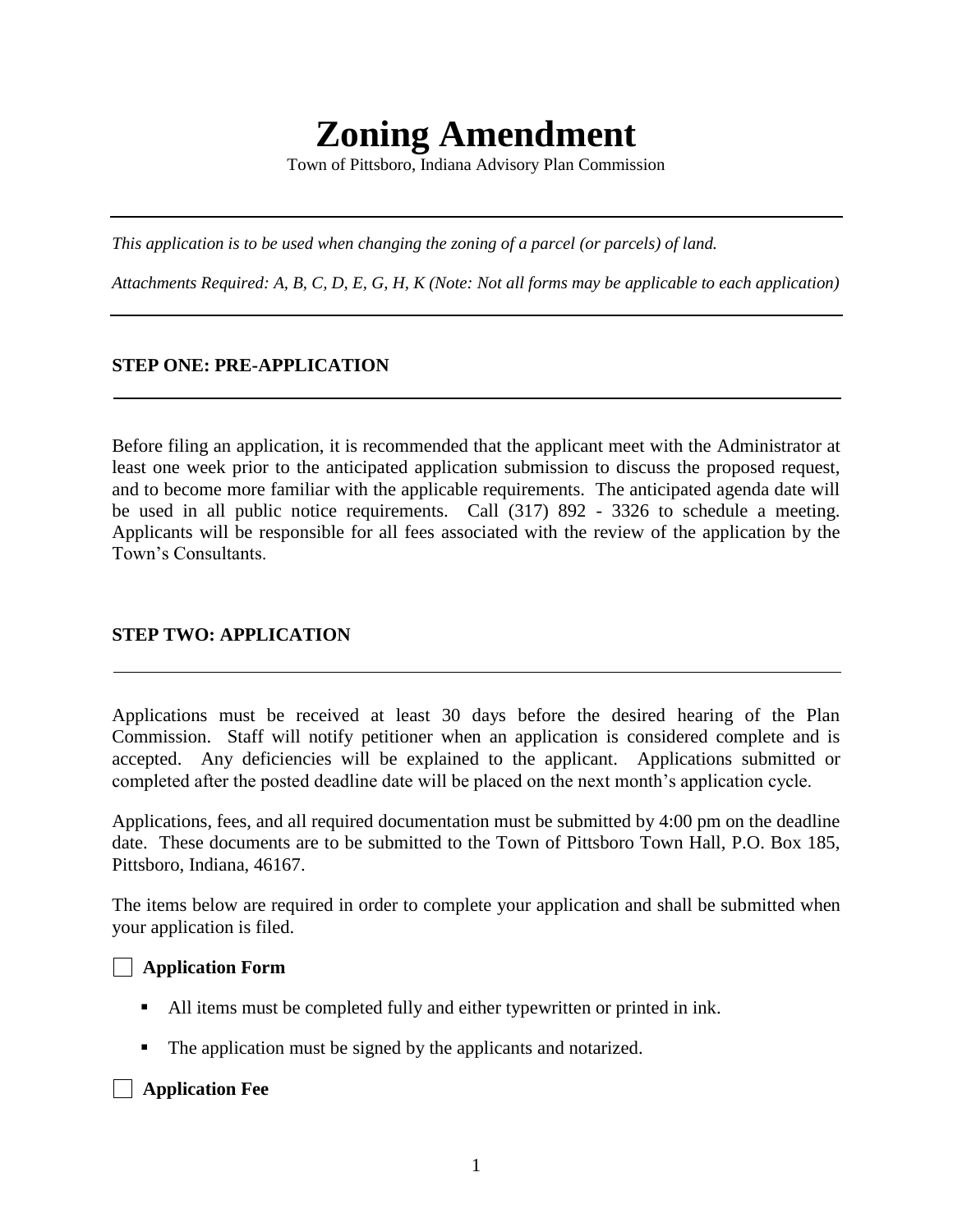- Please refer to Attachment B for the fee schedule.
- Checks are to be made payable to the Town of Pittsboro and submitted to the Clerk-Treasurer.

## **Attachment A: Ownership**

- **Attachment B: Application Fees**
- **Attachment C: Review Fees**
- **Attachment D: Newspaper Notice**
- **Attachment E: Neighbor Notice**
- **Attachment G: Use Variance** *(if applicable)*
- **Attachment H: Development Standards Variance** *(if applicable)*
- **Attachment K: Waiver Request** *(if applicable)*
	- **Written Commitments** *(if required by the Town)*
	- **Memorandum of Understanding** *(if required by the Town)*
- **Aerial Location Map**
	- Aerial maps can be obtained from the Hendricks County Surveyor's Office, 355 South Washington Street, Danville, Indiana, 46122. (317) 745-9237 or an internet mapping source.
	- Draw property lines of the site plan on the map.



# **Legal Description**

**Electronic Files**

 The above documentation should be submitted in hard copy as well as electronically (as both PDF and DWG) for the Town's files. If electronic copies are not possible, Town Staff can scan paper copies.



## **Plan Sets**

 If this application is part of a larger development plan, include those documents (e.g. plat plan, site plan review) so these can be reviewed as an entire application package. Documents are to be submitted in accordance with the requirements established by the Town of Pittsboro Zoning Ordinance.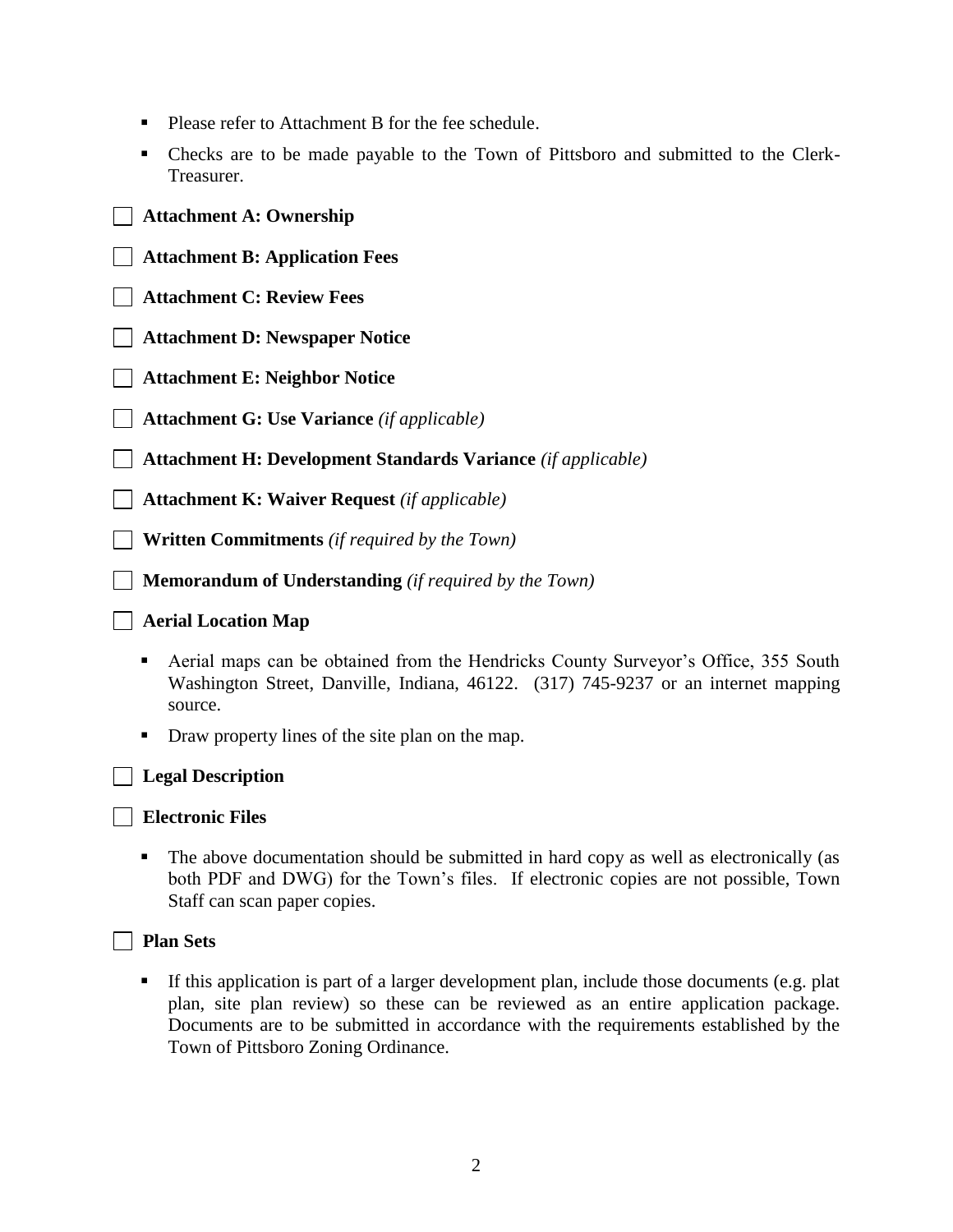## **STEP THREE: STATUTORY GUIDELINES FOR ZONING AMENDMENTS**

In accordance with IC 36-7-4-603 and with Section 11.6 of the Town of Pittsboro Zoning Ordinance, when considering a proposal for rezoning, the Plan Commission must pay reasonable regard to the following:

- 1. Whether the proposed amendment is consistent with the goals, objectives, and policies of the Comprehensive Plan, as adopted and amended from time to time by the Town Council;
- 2. Whether the proposed amendment is compatible with current conditions and the overall character of existing development in the immediate vicinity of the subject property;
- 3. Whether the proposed amendment is the most desirable use for which the land in the subject property is adapted;
- 4. Whether the proposed amendment will have an adverse effect on the value of properties throughout the jurisdiction; and
- 5. Whether the proposed amendment reflects responsible standards for development and growth.

## **STEP FOUR: TECHNICAL REVIEW COMMITTEE**

The Technical Review Committee (TRC) has the review authority; if necessary, for the technical aspects of the application submittal. The TRC or Plan Commission staff will meet to discuss your proposal in the Town Hall approximately three (3) weeks before the desired hearing date. Plan Commission Staff will contact you with an appointment time. The TRC generally includes Plan Commission Staff; Engineer; Public Utility; Town Manager; Street Department, applicable School Superintendent; and applicable Safety Services. You or a designated representative with technical information regarding your submittal should attend. In some instances, additional information may be required by the TRC in order to complete a technical review of your application. This information must be submitted by the last day to submit information for the Staff Report.

## **STEP FIVE: STAFF REPORT AND AGENDA**

After a thorough examination of information in the public record and findings from additional research, staff shall release the Staff Report and Agenda providing analysis of each agenda item. Such report shall be released along with the agenda a minimum of seven (7) days prior to the hearing. All documents, including revisions, to be studied and considered by staff for use in the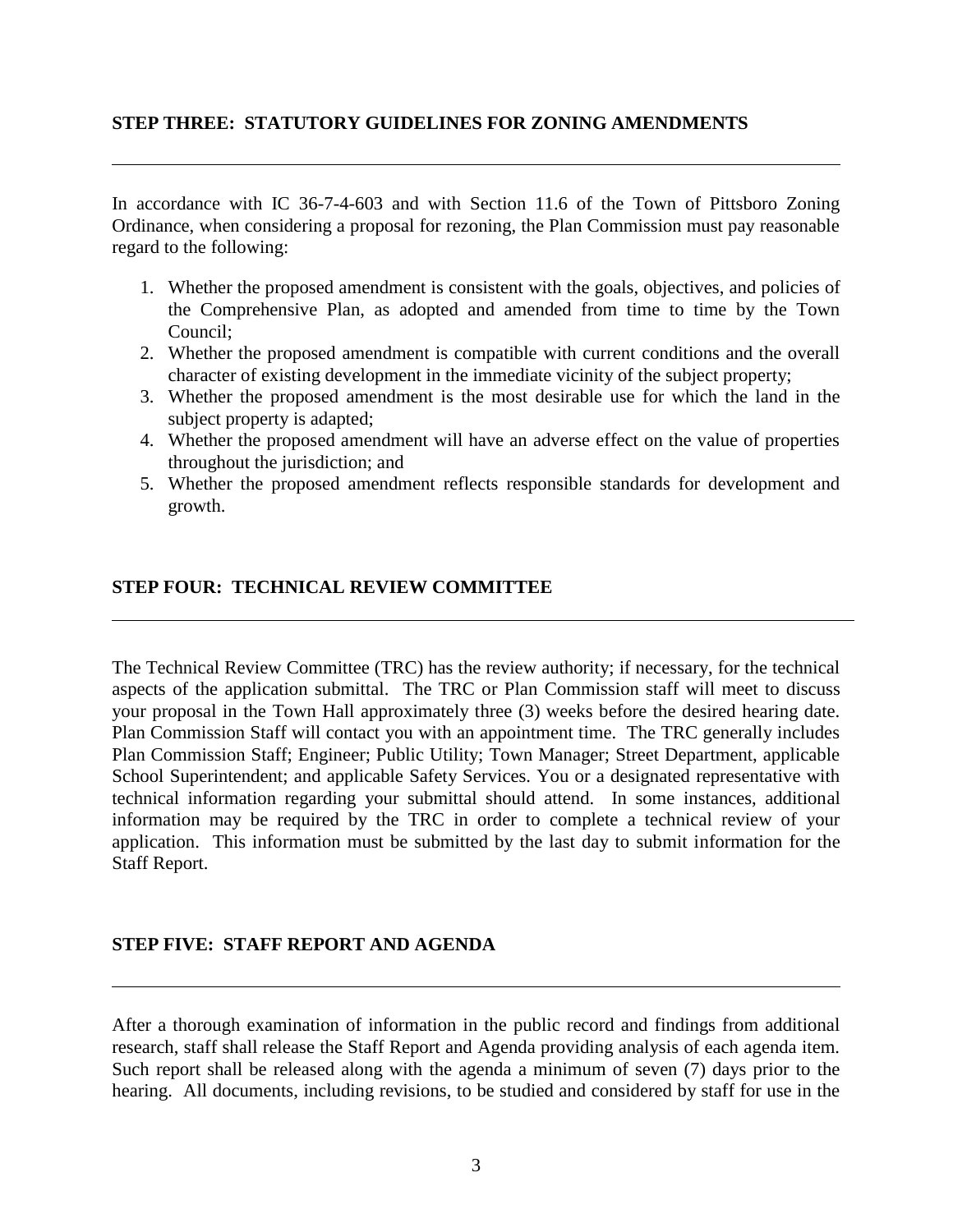Staff Report should be submitted no less than ten (10) days prior to the hearing. Any interested party may provide support documentation to be delivered to the Plan Commission members along with the Staff Report. To do so, the party must provide ten (10) copies of each document, which should be submitted no less than ten (10) days prior to the hearing.

#### **STEP SIX: PUBLIC NOTICE PROCEDURES**

Proof of newspaper advertisement and surrounding property owner notification must be provided seven (7) days before the hearing date. Failure to provide proof of notice by this deadline may result in rescheduling of the hearing date.

**Newspaper Advertisement (Attachment D)**

**Surrounding Property Owner Notification (Attachment E)**

## **STEP SEVEN: BOARD OF ZONING APPEALS HEARING FOR VARIANCE** *(if applicable)*

The BZA shall follow their adopted Rules of Procedure for the hearing, a copy of which is available at the Town Hall. Public hearings of the BZA are held at the Town Hall as needed. Always check with the Town Hall to verify the exact meeting date, place, and time should a conflict occur.

When your request comes up on the agenda, the following procedure is followed:

You are asked to present your request to the Board. You may employ an attorney for this purpose or do it yourself. You may use any maps or graphics that will assist you in the presentation. You are encouraged to address the statutory guidelines presented in step three of this application in your presentation. If the Board members need additional information, they will ask questions regarding your request.

Per the Pittsboro Zoning Ordinance and Indiana Code 36-7-4-921(a)(5), the BZA may require the owner of the parcel to make written commitments concerning the use or development of that parcel. These commitments must be recorded with the Town of Pittsboro Recorder prior to the issuance of a building permit.

Per Indiana Code 36-7-4-912, the BZA shall make written Findings of Fact, which is the BZA's decision based upon their interpretation of the Conditions for Evaluating Variances listed in your Application. Within 10 business days of the BZA hearing, Staff will send you a copy of the written Findings of Fact.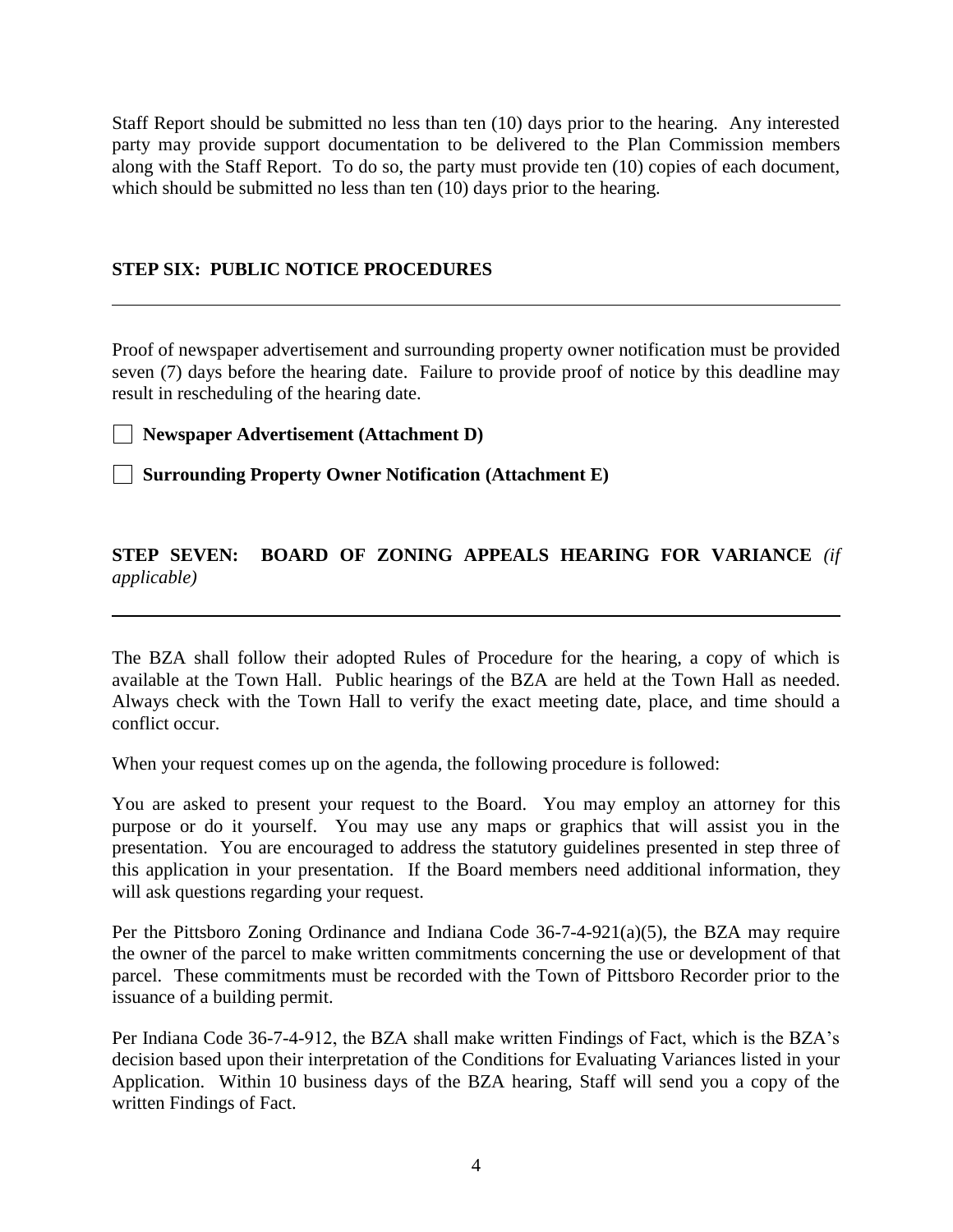#### **STEP EIGHT: PLAN COMMISSION HEARING**

The Plan Commission shall follow their adopted Rules of Procedure for the hearing, a copy of which is available at the Town Hall. Public hearings of the Plan Commission are generally held the fourth Tuesday of each month at 7:00 p.m. at the Pittsboro Town Hall. Always check with the Town Hall or Town Staff to verify the exact meeting date, place, and time should a conflict occur.

When your request comes up on the agenda, you will be asked to present your request to the Commission. You may employ a representative for this purpose or do it yourself. You may use any maps or graphics that will assist in the presentation. If the Commission members need additional information, they will ask questions regarding your request. Following any questions, the Commission will take action on your application. They may recommend to approve, approve with conditions, or deny the application. The recommendation of the Plan Commission is then sent to the Town Council for a final hearing.

#### **STEP NINE: LEGISLATIVE BODY HEARING**

After the Plan Commission Hearing, the petitioner must contact the President of the Town Council to place their petition on the agenda of the appropriate Legislative Body. The applicant or a representative is required to attend the hearing of the Legislative Body.

The Town Council shall either adopt or reject the recommendation of the Plan Commission or adopt some modification of the recommendation of the Plan Commission. Failure of the legislative body to pass the proposed amendment within ninety (90) days after its rejection by the Plan Commission constitutes rejection of the proposed amendment; and the proposed amendment may not be reconsidered by the Plan Commission or legislative body until the expiration of one (1) year after the date of its original rejection by the Plan Commission.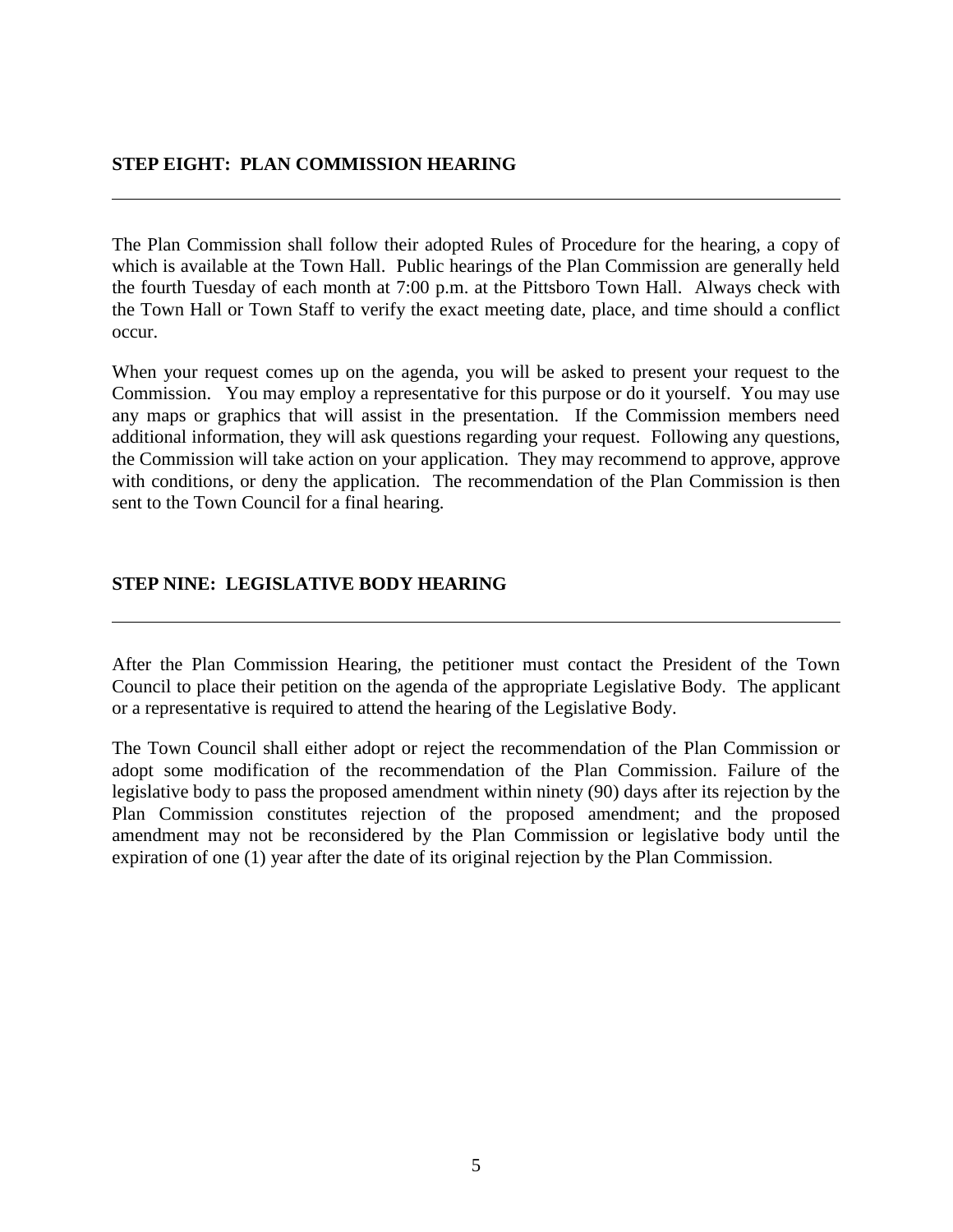# **ZONING AMENDMENT**

## **1. Applicant(s)**

| Check One: | $\Box$ Owner | $\Box$ Agent<br>□Lessee | Contract Purchaser |        | $\Box$ Other: |
|------------|--------------|-------------------------|--------------------|--------|---------------|
| Name:      |              |                         |                    |        |               |
| Address:   |              |                         |                    |        |               |
| Phone:     |              | Fax:                    |                    | Email: |               |

## **2. Property Owner(s)**

If Applicant is not the Owner, attach completed **Attachment A: Affidavit of Ownership**

| □ Check if owner and applicant are same party. |      |        |  |
|------------------------------------------------|------|--------|--|
| Name:                                          |      |        |  |
| Address:                                       |      |        |  |
| Phone:                                         | Fax: | Email: |  |

#### **3. Applicant's Contact Person, Attorney, and/or Project Engineer/Surveyor (if any)**

Any persons identified within this section are authorized to act on behalf of the petitioner.

| Check One: | $\Box$ Attorney | $\Box$ Agent | $\Box$ Engineer | Surveyor | $\Box$ Other: |
|------------|-----------------|--------------|-----------------|----------|---------------|
| Name:      |                 |              |                 |          |               |
| Address:   |                 |              |                 |          |               |
| Phone:     |                 | Fax:         |                 | Email:   |               |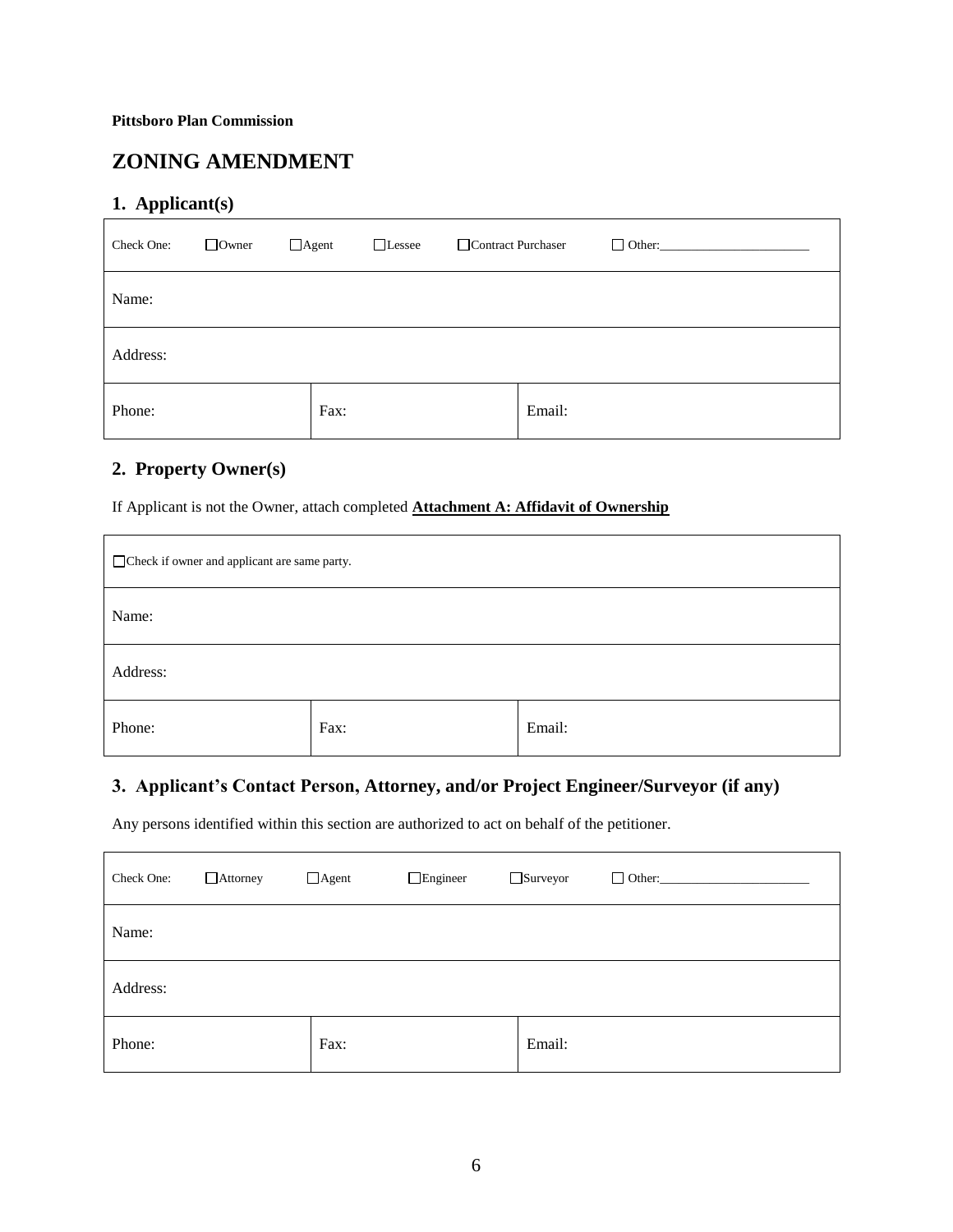| Check One: | $\Box$ Attorney | $\Box$ Agent | $\Box$ Engineer | □ Surveyor | $\Box$ Other: $\_\_\_\_\_\_\_\_\_\$ |
|------------|-----------------|--------------|-----------------|------------|-------------------------------------|
| Name:      |                 |              |                 |            |                                     |
| Address:   |                 |              |                 |            |                                     |
| Phone:     |                 | Fax:         |                 | Email:     |                                     |

## **4. Site Information**

If only part of a parcel is requested for the Zoning Amendment, then write "PART" after the Tax Parcel Identification Number(s).

| Tax Parcel Identification Number(s):                                                          |
|-----------------------------------------------------------------------------------------------|
|                                                                                               |
| Address: (Number and Street):                                                                 |
|                                                                                               |
| Address: (City, Zip Code, State):                                                             |
|                                                                                               |
| If no address, please provide a general street location from the closest street intersection: |
|                                                                                               |

| Current Use<br>$\Box$ Agriculture<br>$\Box$ Residential<br>of Property: | $\Box$ Commercial<br>$\Box$ Industrial<br>$\Box$ Other: |  |  |
|-------------------------------------------------------------------------|---------------------------------------------------------|--|--|
| <b>Current Zoning District:</b>                                         | Comprehensive Plan Designation:                         |  |  |
| Project Area (acres):                                                   | Overlay District (if applicable):                       |  |  |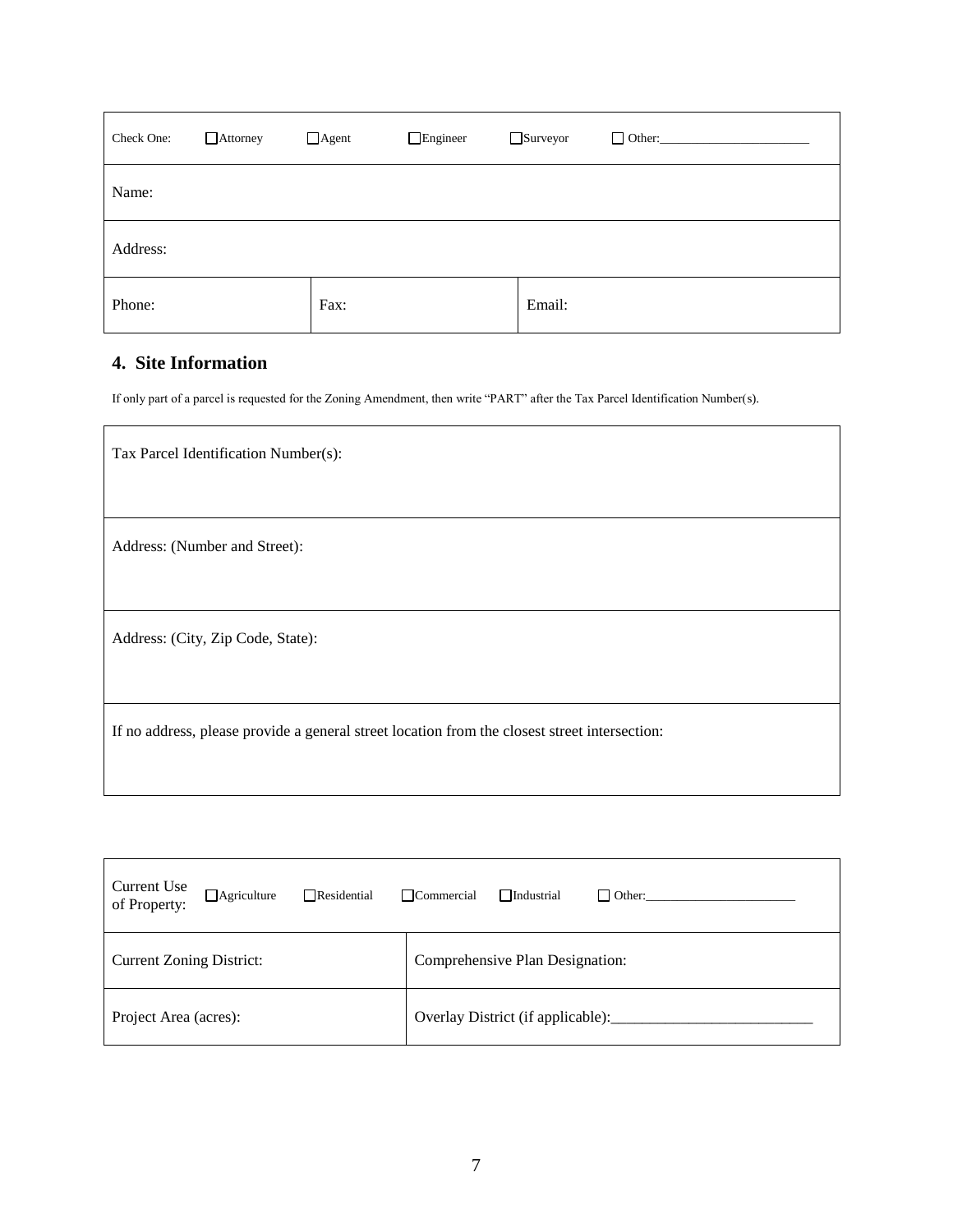# **5. Descriptions of Proposed Use**

| Briefly describe type of use(s):                |                        |                    |                      |  |  |
|-------------------------------------------------|------------------------|--------------------|----------------------|--|--|
|                                                 |                        |                    |                      |  |  |
|                                                 |                        |                    |                      |  |  |
| Is road serving paved?                          | $\hfill\Box\hfill$ Yes | $\hfill\Box$<br>No | $\Box$ Other: $\_\_$ |  |  |
| Number of Entrances / Exits?                    | Entrances              |                    |                      |  |  |
| Will site have sewer and water utilities?       | $\hfill\Box\hfill$ Yes | $\hfill\Box$<br>No | $\Box$ Other: $\_\_$ |  |  |
| Hours of Operation (if other than residential): |                        |                    |                      |  |  |
| Briefly describe area traffic impact, if any:   |                        |                    |                      |  |  |
|                                                 |                        |                    |                      |  |  |
|                                                 |                        |                    |                      |  |  |
| Types of vehicles utilizing site:               |                        |                    |                      |  |  |
|                                                 |                        |                    |                      |  |  |
| Is property annexed into Town:                  |                        |                    |                      |  |  |
|                                                 |                        |                    |                      |  |  |
| How Many Lots:                                  |                        |                    |                      |  |  |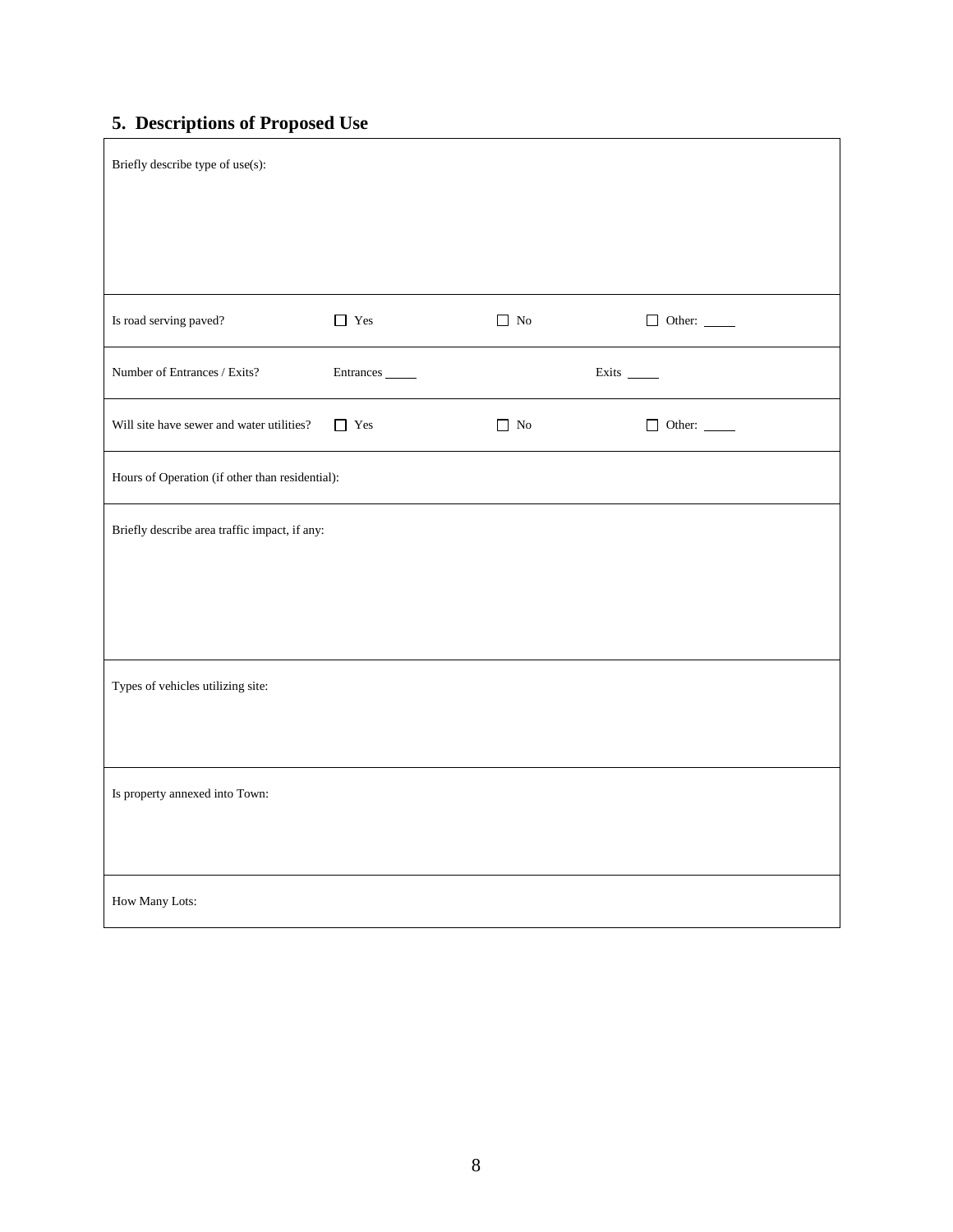#### **6. Standards for Evaluating Zoning Amendments**

1. The proposed amendment is consistent with the goals, objectives, and policies of the Comprehensive Plan, as adopted and amended from time to time by the Town Council because…

2. The proposed amendment is compatible with current conditions and the overall character of existing development in the immediate vicinity of the subject property because...

3. The proposed amendment is the most desirable use for which the land in the subject property is adapted because…

4. The proposed amendment will not have an adverse effect on the value of properties throughout the jurisdiction because...

5. The proposed amendment reflects responsible standards for development and growth because…